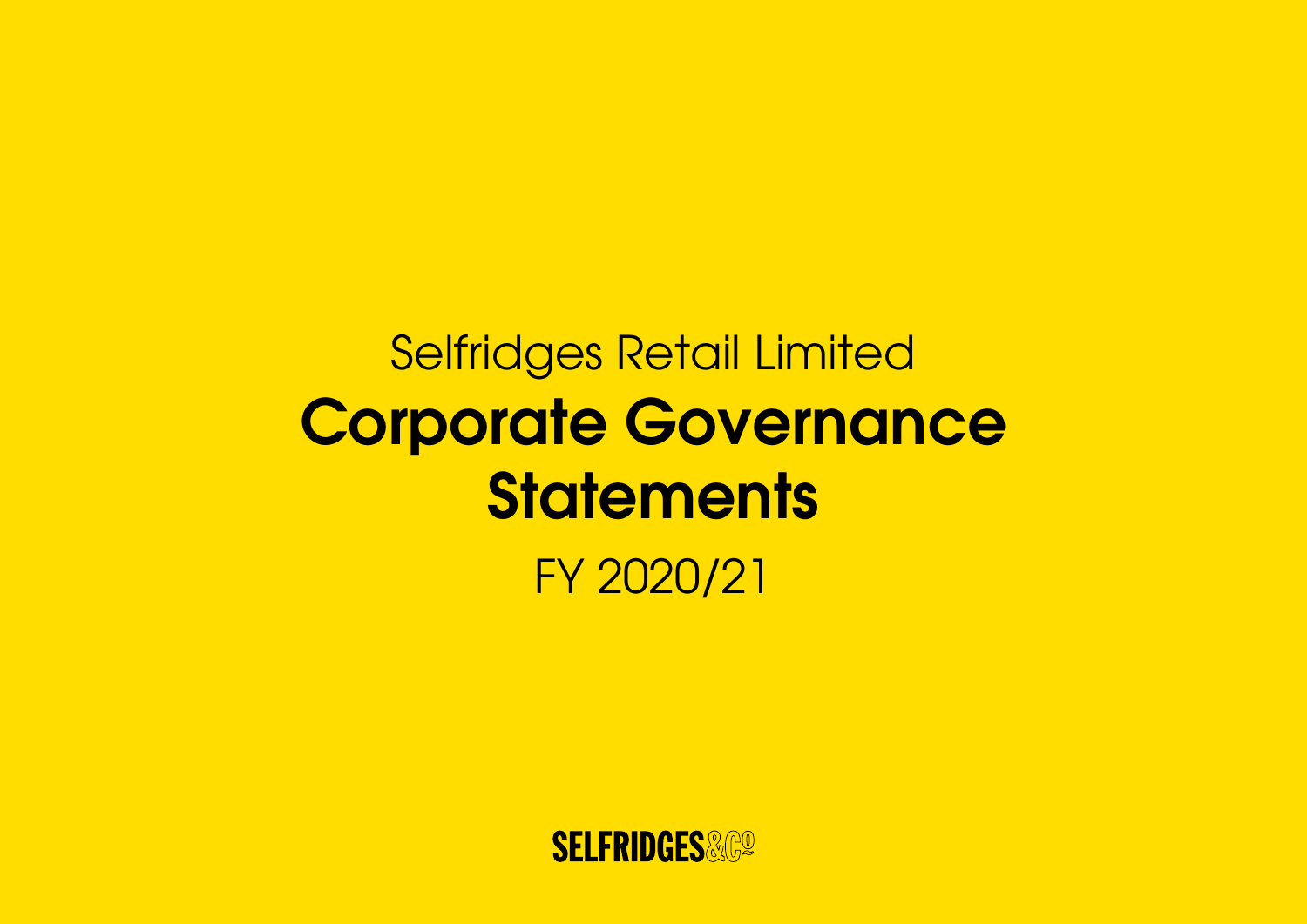# 03

The Directors and Their Duties under Section 172 of the Companies Act 2006 (Section 172)

# 04

The Six Wates Principles and how Selfridges applies these

# 12

Stakeholder Engagement **Statement**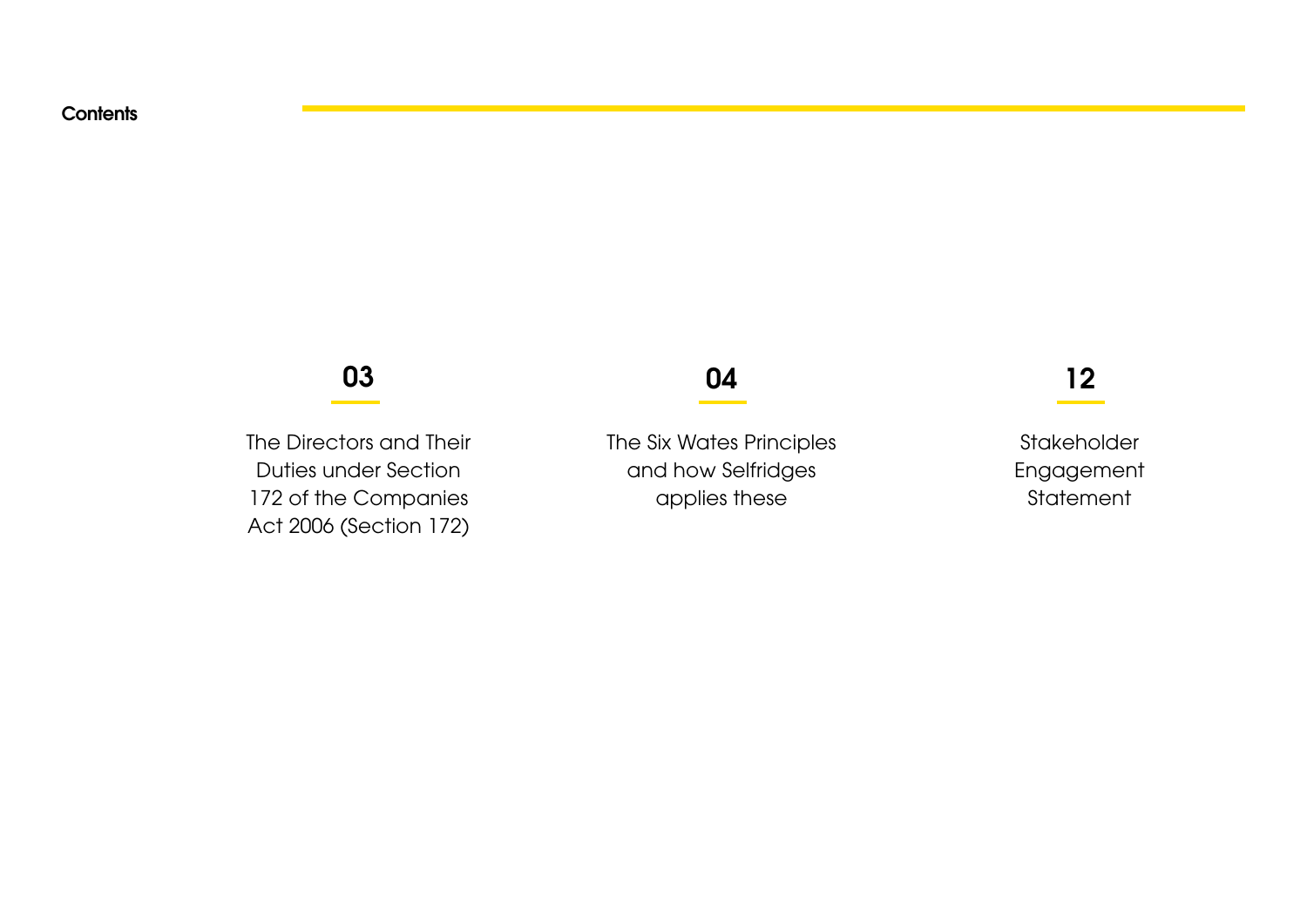#### The Directors and Their Duties under Section 172 of the Companies Act 2006 (Section 172)

Selfridges Retail Limited (Selfridges) is incorporated in the UK and headquartered in London. Selfridges is a world-renowned retailer and it is part of the wider 'Selfridges Group' comprised of Selfridges and other international retail businesses.

Selfridges has its flagship store on London's Oxford Street along with two stores in Manchester at Exchange Square and the Trafford Centre, as well as another in Birmingham Bullring Centre and also a digital business through website and mobile application. Since 1909, Selfridges has been at the forefront of retail, offering amazing destinations and unique shopping experiences for both domestic and international customers.

In 2020, Selfridges adopted a new strategy to reinvent retail and to imagine and create a sustainable future for our customers (our "Vision and Purpose"). Three driving forces underpinned the strategic activities across the business: we create amazing destinations; we inspire people and enable success, and we deliver the unique Selfridges spirit to our customers. In August 2020, Selfridges launched Project Earth, a transformational new sustainability initiative setting out the Company's commitment to change the way we shop. Selfridges aims to help customers shop more sustainably in three ways: by addressing the materials used in products; by launching and exploring new retail models such as repair, rental, refill and resale; and by engaging with teams, partners and customers to inspire a shift in mindsets. Selfridges has set tough material requirements as part of its commitment to a science-based carbon reduction target in goods and services.

Selfridges has a Board of Directors and an Executive Committee comprised of executive directors, including some board directors. The Executive Committee has delegated responsibility for the day-to-day running of the business, setting and adhering to Selfridges strategic aims, providing the leadership to put them into effect, supervising the management of the business and reporting to Selfridges' parent company and shareholders. All of the directors and Executive Committee have had training in directors' duties, as detailed below in the corporate governance statement.

Selfridges and its Executive Committee support the principles of good governance and continue to adopt the Wates Principles for Corporate Governance for the financial year, which ended on 1 February 2021 (first adopted in 2019), as a framework for decision making to ensure the long-term success of the Company and its stakeholders, as well as having regard to the requirements of Section 172. This is further developed below.

Selfridges has an internal governance framework which aligns with good practice in governance. This includes ensuring that there is an appropriate rhythm for key meetings in Selfridges, with appropriate Terms of Reference in place, that attendees' roles and responsibilities are considered, meetings are minuted, and matters which should be addressed by the board of directors including principal decisions are addressed in this way. By way of example, the Company held board meetings in 2020 to approve financial matters, including the response to the Covid-19 pandemic; a business-wide restructure and redundancy prompted by the ongoing impacts of the Covid-19 pandemic; the creation of a new Diversity Board in Selfridges; the approval of the financial statements, appointment of auditors, the appointment and removal of directors, as well as approval of corporate reports on tax strategy, gender pay gap and modern slavery. These matters were the principal decisions made during this financial year and in making these decisions the directors took into account the viewpoints of the Company's stakeholders, including employees, suppliers, customers and others as further detailed below.

Selfridges Board of Directors and Executive Committee leads the business with purpose, aligning with the Company's Vision across physical stores and digitally.

Selfridges welcomes feedback and will continue to review how the Company and its Executive Committee can improve engagement with team members and stakeholders.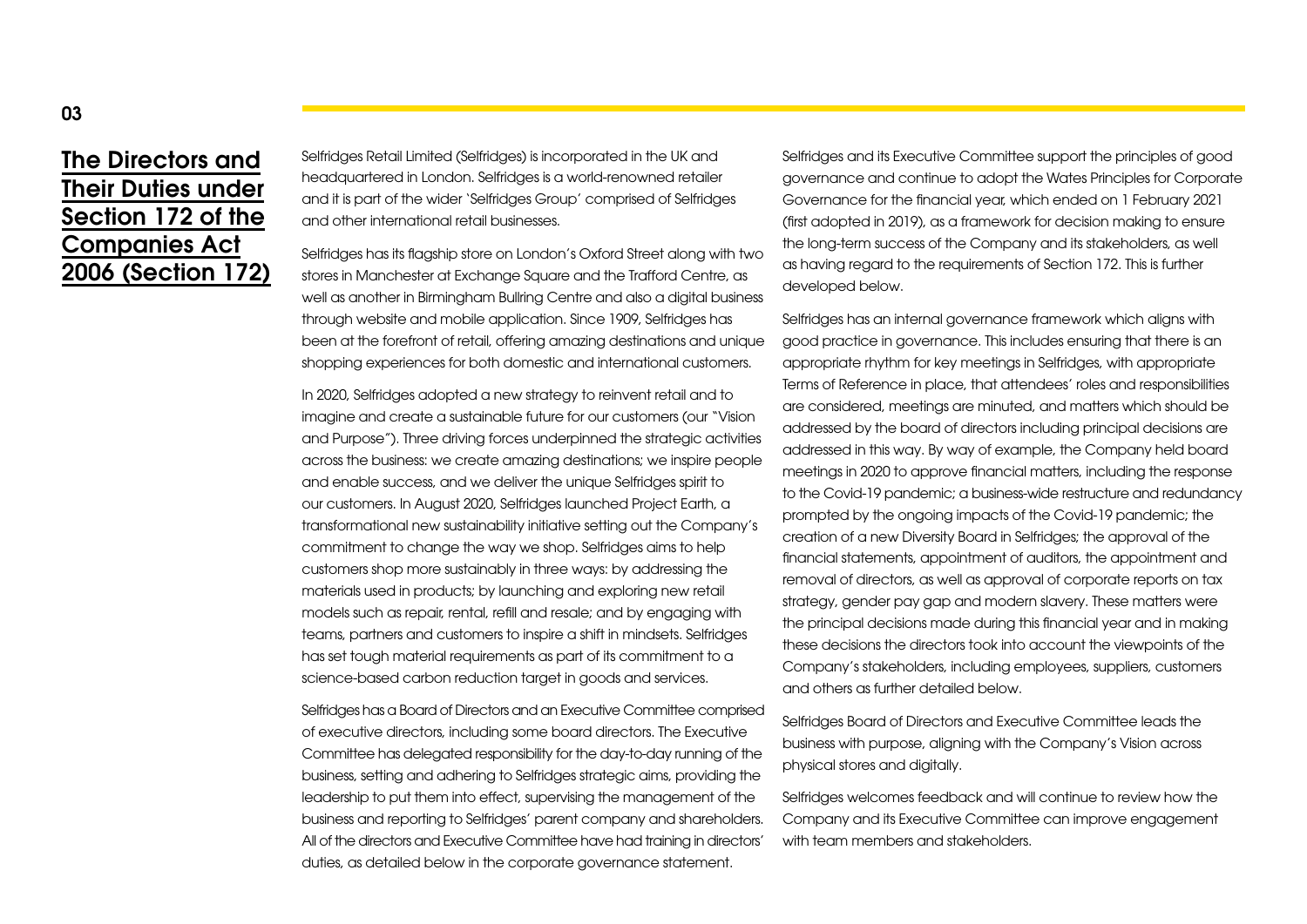**The Six Wates Principles** and how Selfridges applies these: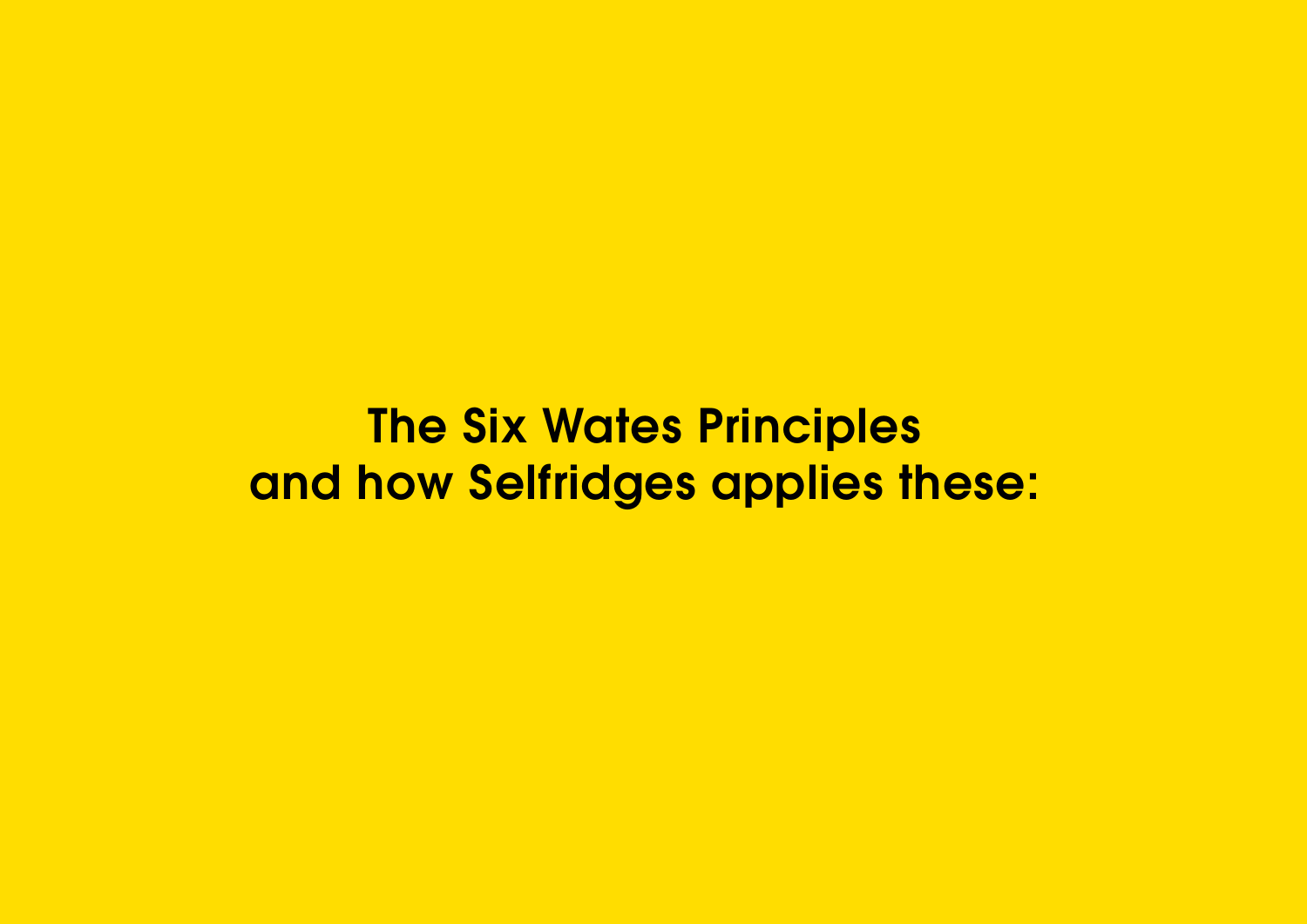#### 1. Purpose and Leadership

- Selfridges was founded in 1908 by Harry Gordon Selfridge and the first Selfridges store opened its doors in 1909; today, the Company continues to carry out business in line with the principle that Everyone is Welcome and aims to offer an extraordinary customer experience.
- Selfridges has a clear and defined Vision and Purpose, as outlined above.
- Selfridges' Board of Directors and Executive Committee lead the business with Vision and Purpose across all stores physically and digitally.
- The Vision and Purpose are embedded at every level of the business, alongside Selfridges' sustainability commitments, Project Earth, outlined above.
- The Selfridges Values of owning customer experience, showing respect, leading and inspiring, taking responsibility and delivering, and sharing our knowledge resonate across all levels of the Company and informs how business decisions are made and how team members are recognised and rewarded.
- The Selfridges Group Code of Ethics sets out the high standards we expect as we work to achieve our Vision and Purpose.
- The Executive Committee encourages all managers and senior managers to recognise team members who demonstrate their commitment to the Values and sustainability through recognition and reward schemes as well as bi-annual Extraordinary People Awards, although these activities were curtailed in 2020 due to the impact of the Covid-19 pandemic.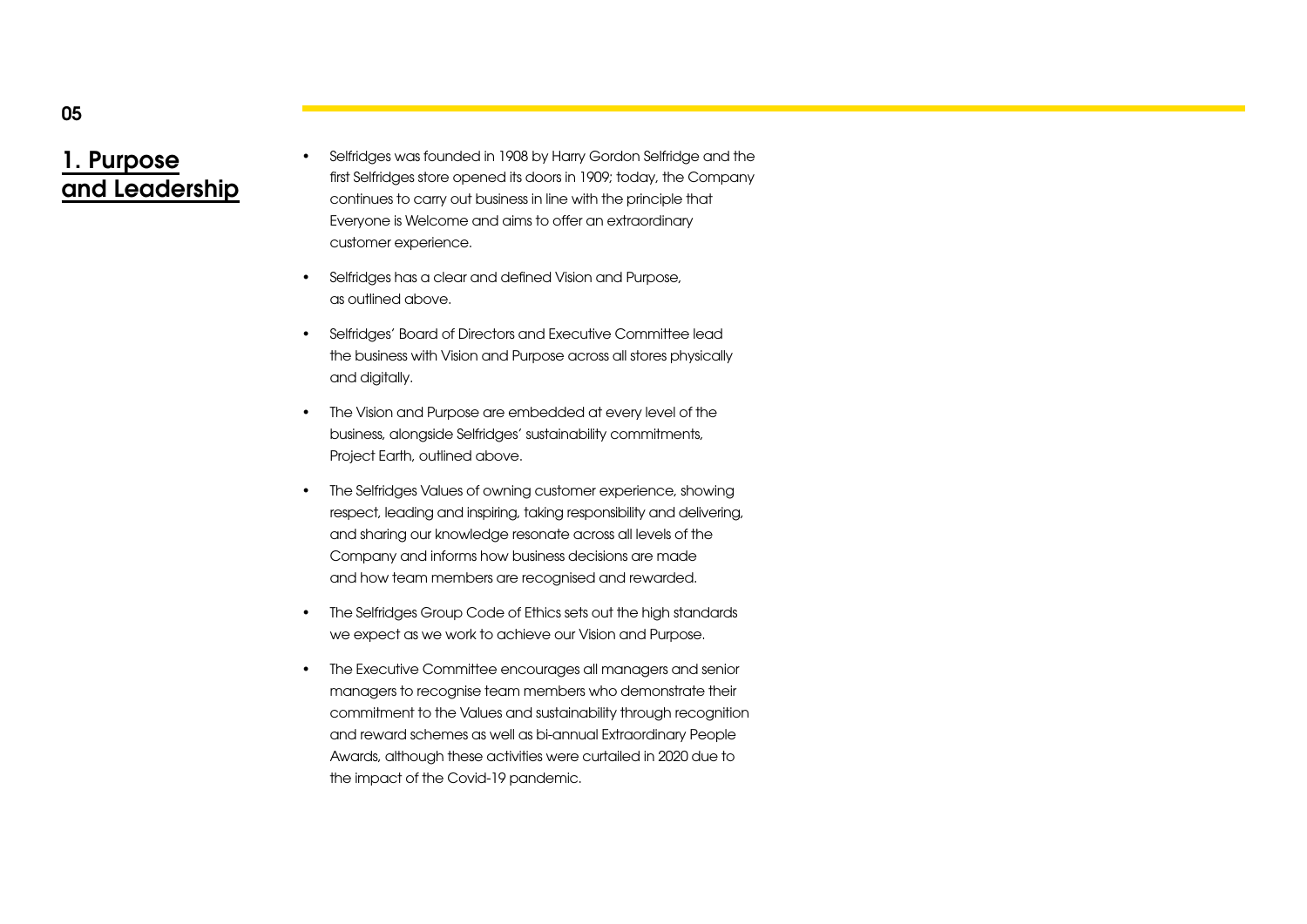#### 2. Board **Composition**

- The size and composition of the Board is considered to be appropriate with all members making a valuable contribution. There is a balance of skills, backgrounds, experiences and knowledge. The Board is supported by the Company Secretary.
- Board meetings are held four times a year and more often if required. The Directors ensure that decision making is in line with the Company's Vision and Purpose.
- An induction is provided upon joining and specific training on directors' duties is provided once a year.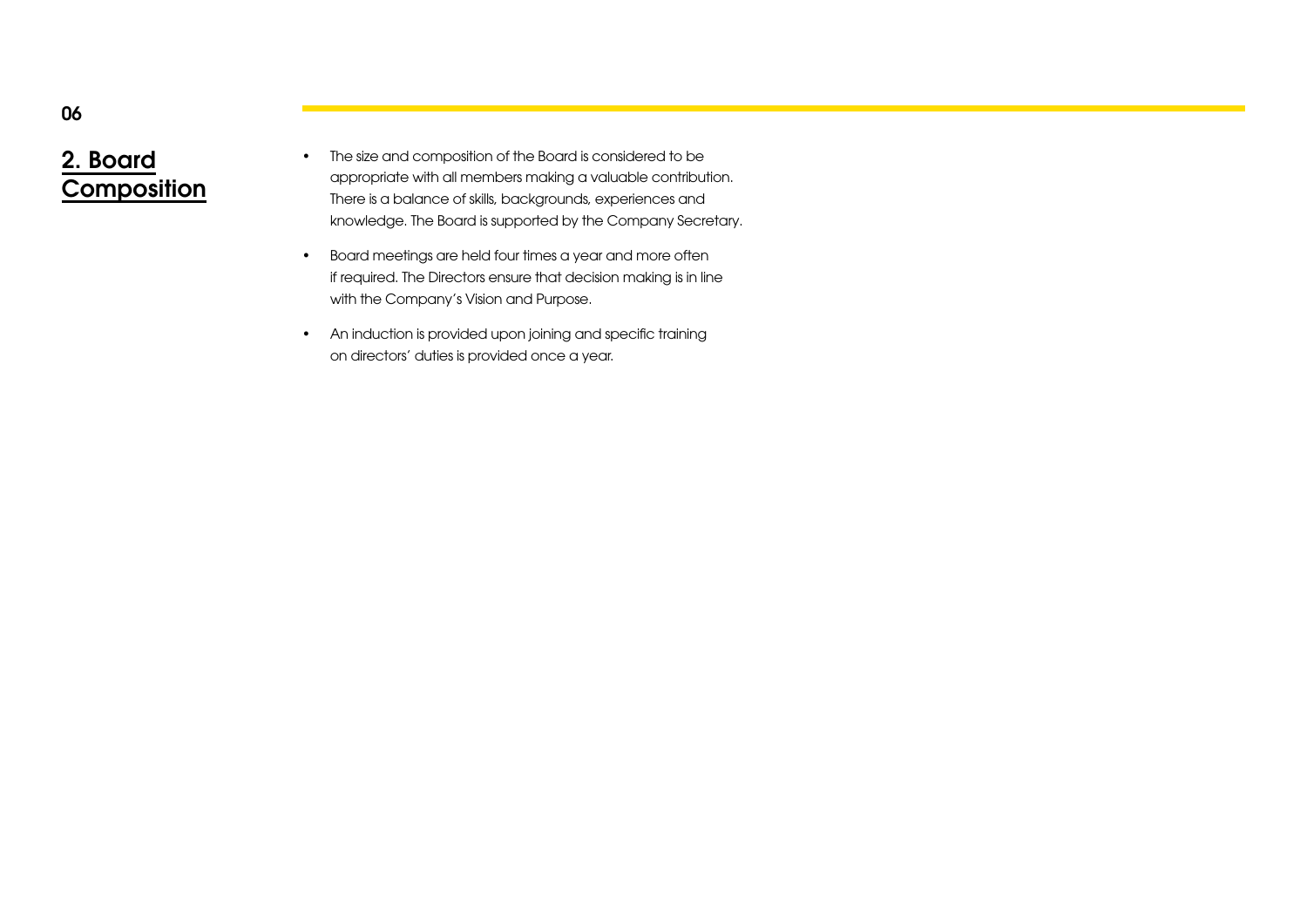#### 3. Director **Responsibilities**

- The Board recognises the importance of having an effective corporate governance framework with clear lines of accountability and responsibility to support effective decision making as part of promoting the Company's success. The Board has developed and adopted the Vision and Purpose, reviews financial performance and approves budgets, makes strategic decisions and ensures that adequate leadership is in place to implement decisions. The Board of Directors approves reports to be published by the Company each year, including statutory accounts, the gender pay gap report, modern slavery report, tax strategy and others.
- The Board delegates day-to-day responsibility for achieving the Vision and Purpose to the Executive Committee. The Executive Committee typically meets informally at least once a fortnight and has a more formal, structured, minuted meeting each month. In 2020, these arrangements were altered to provide rapid review and decision making in response to the Covid-19 pandemic, with meetings held at least once a day. Aside from dealing with the impact of the pandemic, regular agenda items include monitoring financial performance, reviewing budgets, five-year plan, strategic initiatives and updates, content for Selfridges Group review, talent review, key leavers and joiners, and risk matters. Executive Committee meetings are chaired by Selfridges' Managing Director. In 2020, this role was filled by Selfridges' Group Managing Director.
- The Executive Committee is supported by the senior management team from across the Company. Members of senior management will join members of the Executive Committee for executive-led. decision-making committees; for example, the Information Security Steering Committee, which oversees data protection, information security and cyber risk. This enables decision making to be delegated to individuals with appropriate specialist skills and introduces diversity of thinking to the benefit of the Company and its Directors.
- The Executive Committee and Board of Directors, as well as other members of the senior management team, are aware of their duty to avoid conflicts of interest and a formal confirmation of any conflicts is requested once a year.
- A whistleblowing/complaints reporting process (managed by a third party) is in place for all team members working in Selfridges. This ensures that there is a secure, anonymous route for any concerns to be escalated to and addressed by the General Counsel and Managing Director or Selfridges Group, as appropriate.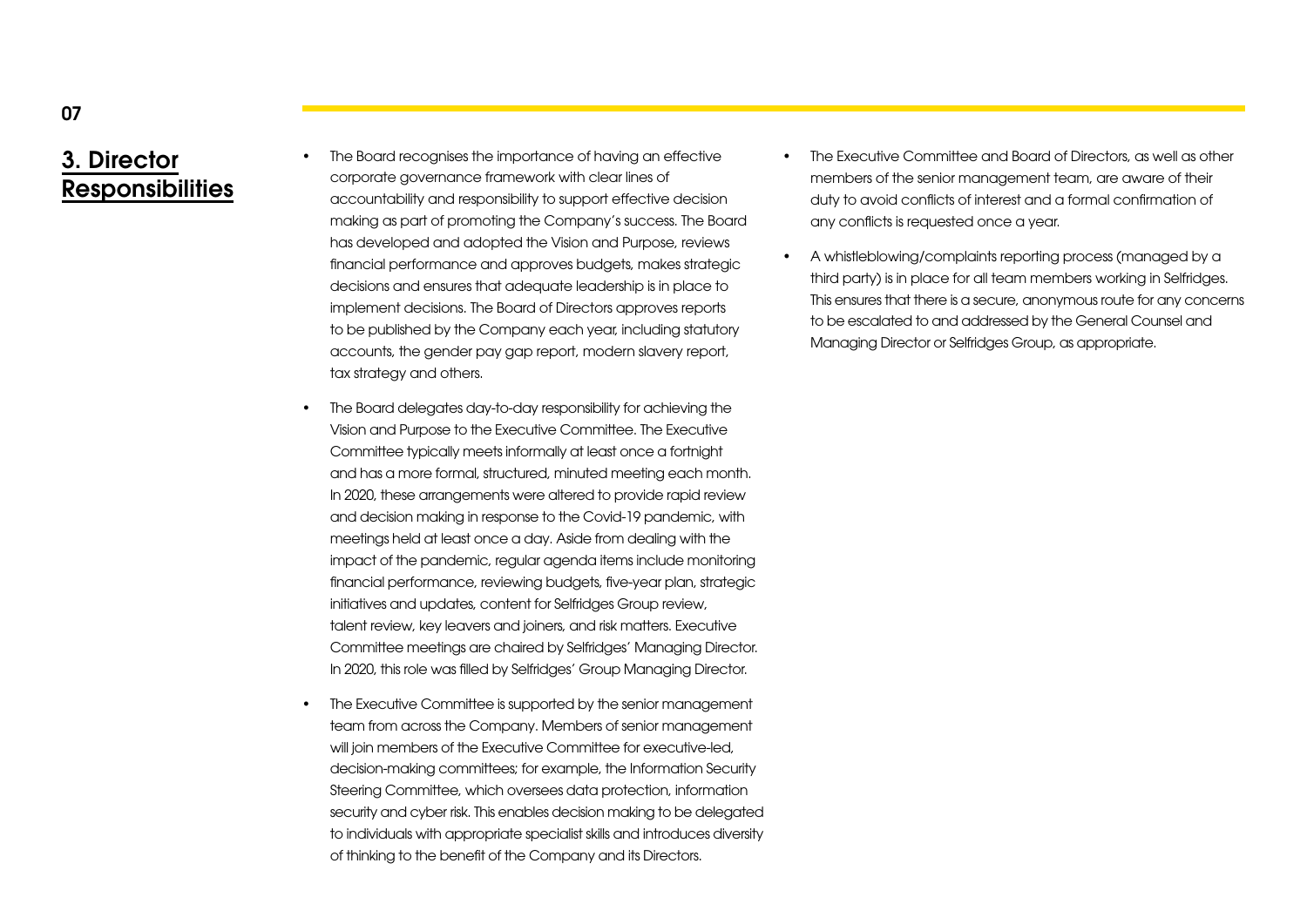# 4. Opportunity and Risk

- The Executive Committee and Board of Directors are committed to regularly reviewing the Company's Vision and Purpose, Strategy and Values to ensure that these meet the aim of promoting and delivering long-term value.
- Principal risks have been identified across the Company at a department, project and corporate level. Risks are assessed on a matrix of impact (financial and reputational) and likelihood, with target risks noted and a plan to address, mitigate or improve the risk position where possible. Risks are regularly reviewed and the overarching corporate risk register is discussed at the quarterly Executive Risk Management Committee meetings, as well as bi-annually at the meeting of the directors with the Audit Committee.
- The Risk Management Committee takes over the agenda of an Executive Committee meeting once a quarter. The Committee operates under Terms of Reference setting out its purpose and remit; the Committee supports the Board of Directors in identifying and managing key corporate risks, identifying actions for directors/ managers to address or mitigate risks or to improve controls. The Risk Management Committee meetings are chaired by the Stores Director, or another board director.
- The key corporate risks affecting the Company include: the impact of the Covid-19 pandemic; the risk of a major incident occurring, cyber security and data privacy; the UK Government's decision to withdraw the VAT Retail Export Scheme which offered tax-free shopping to international customers; the complexity of the UK's trade deal with the EU, post-Brexit; change management; and the increasing regulatory environment, including the impact of food safety laws and incidents as well as health and safety.
- Sustainability is also a key corporate risk and the sustainability risks identified by the business are: ineffective measuring and monitoring systems for managing sustainability performance, and reputational impacts in relation to poor ethical and environmental practices of suppliers. All risks have mitigation plans in place.
- The Directors regularly discuss and receive updates on key risk matters and ensure these are factored into decisions made, with appropriate controls through supplier engagement and contracts where appropriate.
- The Audit Committee is appointed by the Board of Directors in consultation with the Shareholder and its responsibilities include reviewing the integrity of the financial statements, relationships with the external auditors and effectiveness of internal financial controls. The Audit Committee has Terms of Reference, which are reviewed each year.
- Other risks are managed by Executive-led sub-committees, such as data protection, cyber and information security via the Information Security Steering Committee; and strategic projects (stores and technology) via programme governance meetings led by members of the Executive Committee.
- Capital Expenditure is governed by a framework, including monthly meetings, which are attended by members of Selfridges Executive Committee and Selfridges Group.
- A Contracts Authorisation Policy is in place across the Company.
- There are policies and procedures in place for other key risk areas – e.g. anti-money laundering, anti-bribery and corruption, safe deposit management procedures.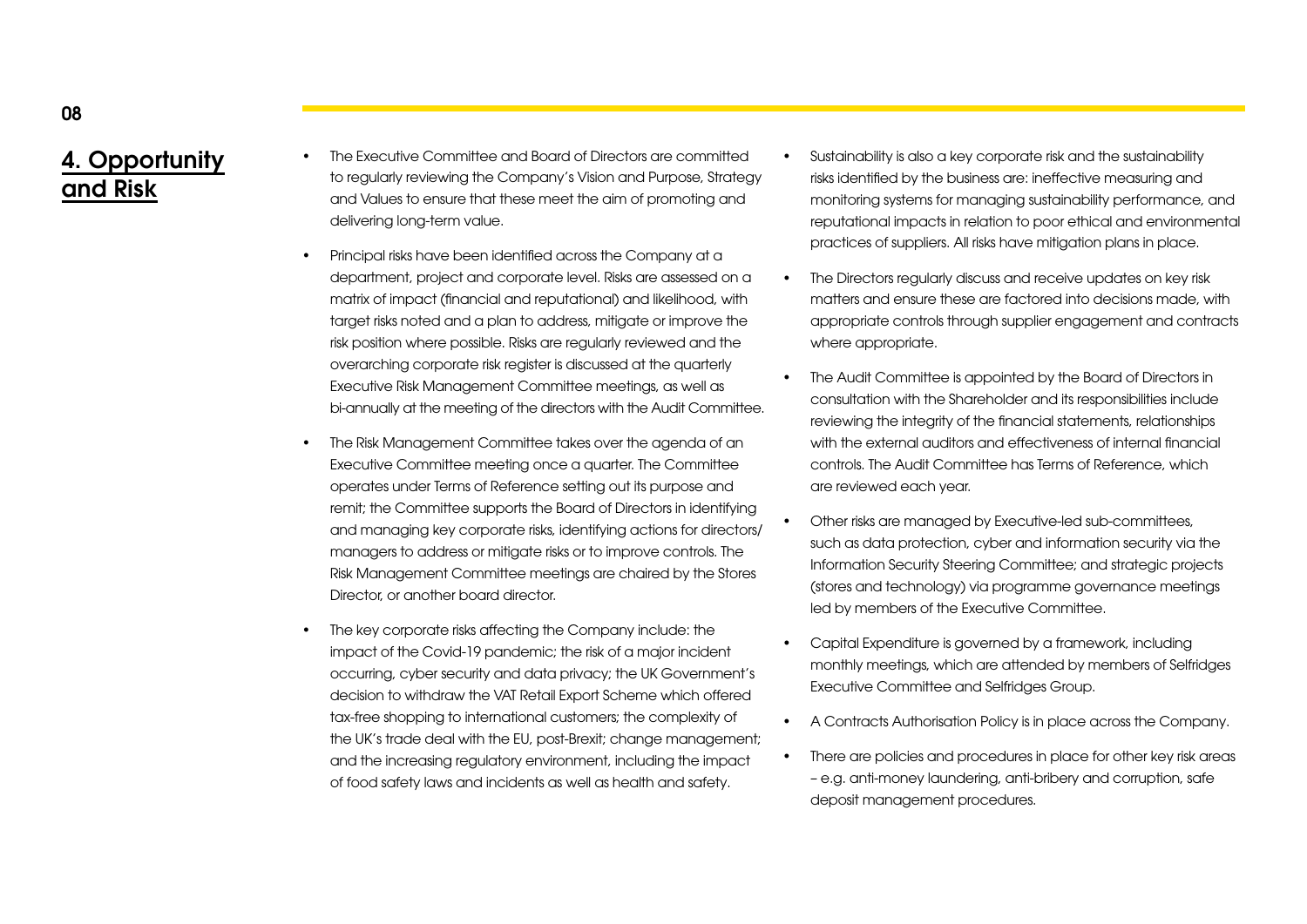- **5. Remuneration** Selfridges Group has a Remuneration Committee which reviews compensation for the Company's directors, Executive Committee and senior team members once a year.
	- The Company has clear pay structures based on grade, seniority and responsibility, with commission schemes in place in retail areas and bonus schemes in place for retail managers and head office or back of house roles. Bonus schemes are aligned with the Company's performance and individual performance, as well as behaviours in line with the Company's Vision, Purpose and Values.
	- There is a long-term incentive plan in place for the Executive Committee and a small additional group of senior management in key roles to assist with retention and to align decisions and behaviours with the long-term success of the Company.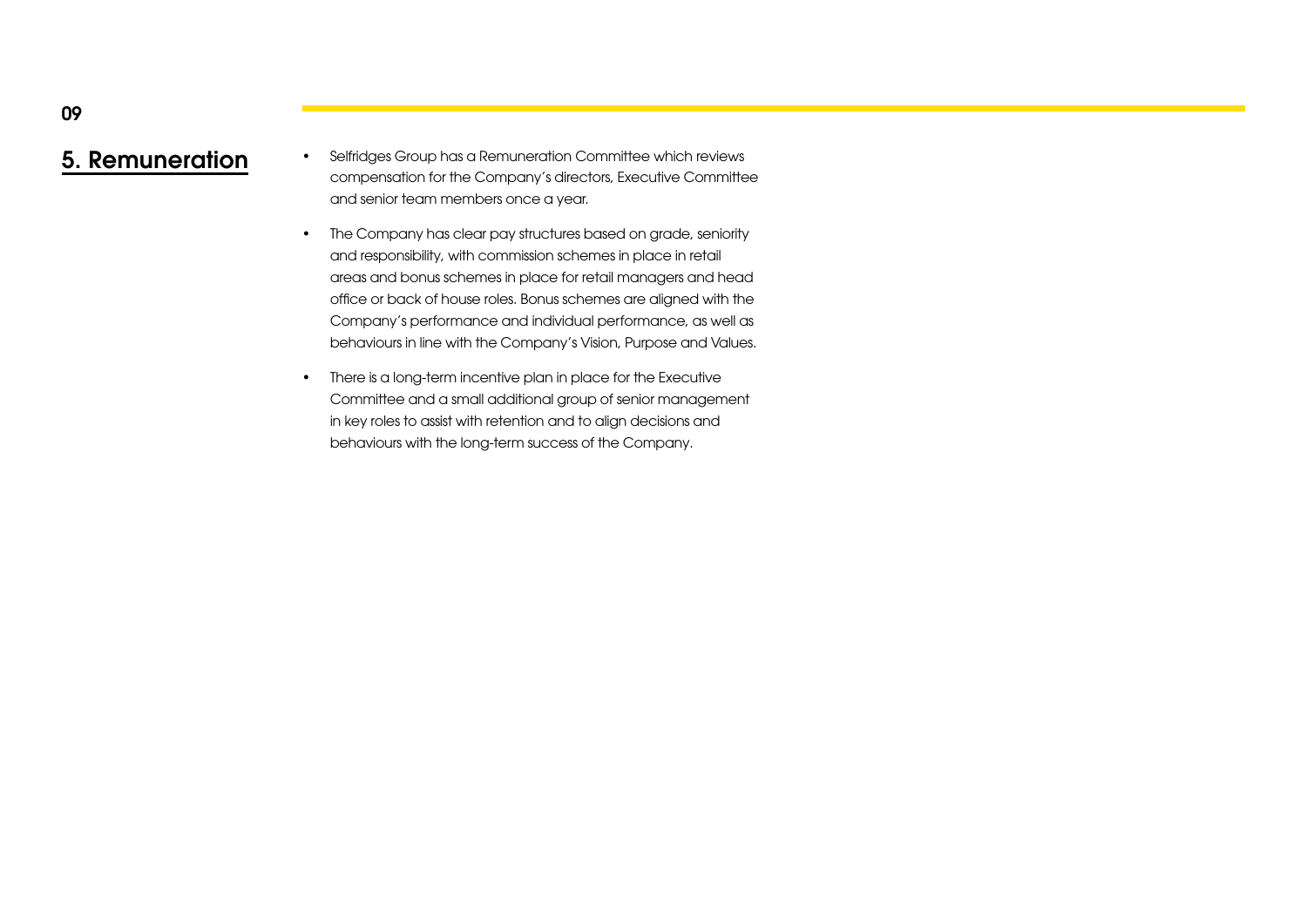#### 6. Stakeholder Relationships and Engagement

- The Board and Executive Committee believe that engagement with stakeholders is key to the success of the business.
- Shareholder engagement there are regular meetings between Selfridges and its parent company directors. There are cross-directorships between Selfridges and Selfridges Group; knowledge is shared on a regular basis; there are monthly business review meetings to provide oversight of strategic plans, capital expenditure and budgets.
- There is regular and structured engagement with representatives of the parent companies via Selfridges Group and directors from Canada.
- Team member engagement: ensuring team members feel informed, involved and inspired at Selfridges is vital to the continued success of the Company. Team member engagement tools and activities enable the Directors to ask for, listen to and respond to the views, questions, concerns and ideas of team members. In many cases, this will include workers employed by concession partners, suppliers, or agencies, as well as those directly employed. At the start of the year, senior leaders were briefed on the Selfridges Strategy at an 'Open House' event – an immersive multimedia exhibition for all team members that brings the strategy and plans to life. The Strategy was then cascaded down through the organisation to all team members through team briefings and using digital tools. Other feedback mechanisms for meeting team members include site visits and floor walks. Digital tools include Yammer - a social communications platform; and Selfridges' team members are encouraged to join and create new communities, such as Green Warriors, Values Ambassadors, a Well Being community, and Women in STEM (to name but a few). There are Good Morning Selfridges team briefings; Selfridges Celebrates events; digital newsletters; as well as listening groups.

Team members are invited to complete an annual employee Opinion Survey which measures team member engagement, the results are fed back to the Executive Committee, and actions then follow with team member updates via line managers. Selfridges is also introducing pulse surveys throughout the year to gather further feedback and opinions.

- Customers: Selfridges puts the customer at the heart of everything we do and asks for customer feedback from point of sale in store through to digital sales, through independently conducted customer surveys and by listening to customer feedback through social channels and via the customer contact centre.
- Suppliers: regular meetings and other channels for two-way communication of strategy, ideas, initiatives, for performance and delivery discussions and contract review, including invitations to business updates and review meetings, Open House at Selfridges, other KPI or relationship meetings. Selfridges has very strong relationships with the partner brands supplying goods for sale and operating as concessions, with regular meetings, frequent collaborations and a product offer which is special, sometimes unique and often has exclusive products on sale in Selfridges.
- Community engagement: across all stores, Selfridges engages with its neighbouring businesses; local authority/councils; the landlord, customers and community to share information and gain feedback. The Company supports local charities and charitable initiatives and supports social mobility through charitable engagement.
- In London, Selfridges engages with New West End Company, neighbouring businesses, Marylebone Residents Association and individual residents.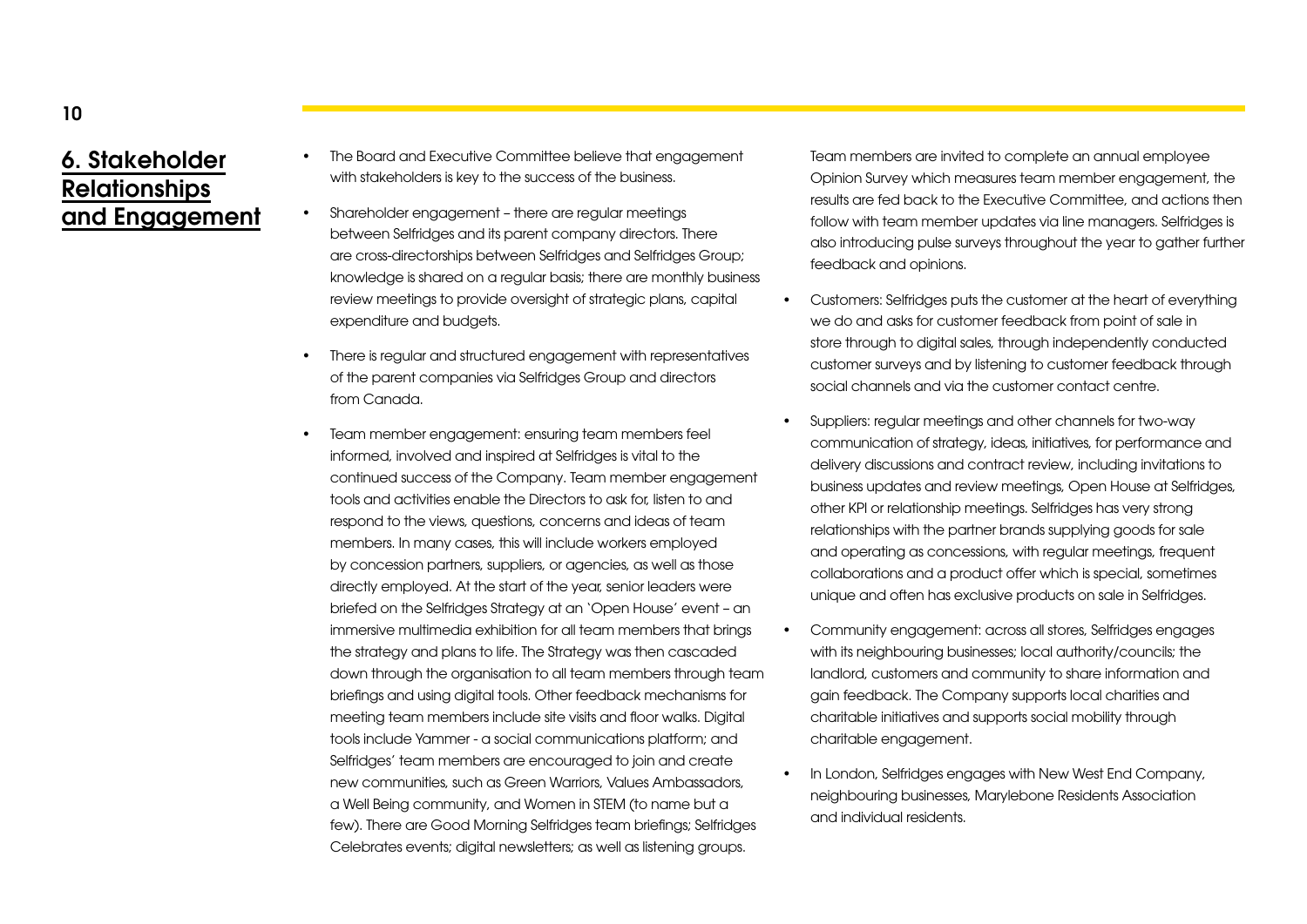### 6. Stakeholder **Relationships** and Engagement (cont.)

- In Birmingham, Selfridges is actively involved with and chairs Retail Business Improvement District (BID) Birmingham; sits on the Birmingham city strategic board; is actively involved with the West Midlands combined authority initiative supporting inclusive leadership; and supports two local women in business leadership networks; as well as partnering with Birmingham City University to support its Fashion and Marketing course.
- In Manchester, Selfridges is actively involved with and chairs Retail BID Manchester, also attending BID CityCo Board Meetings; attends Manchester Big Stores monthly meetings; is a board member of the Millennium Quarter Trust, which meets quarterly; acts as ambassador for Manchester City Hospital; works with Marketing Manchester; and is involved as sponsor with Manchester International Festival.
- Other stakeholders that Selfridges engages with include local law enforcement and regulators: fire, Environmental Health and Safety, Trading Standards, HMRC, local authorities, FCA, pension trustees and members.
- Selfridges undertakes annual customer research to track key indicators to better understand customer perceptions and behaviour in order to drive progress, in particular in its sustainability strategy.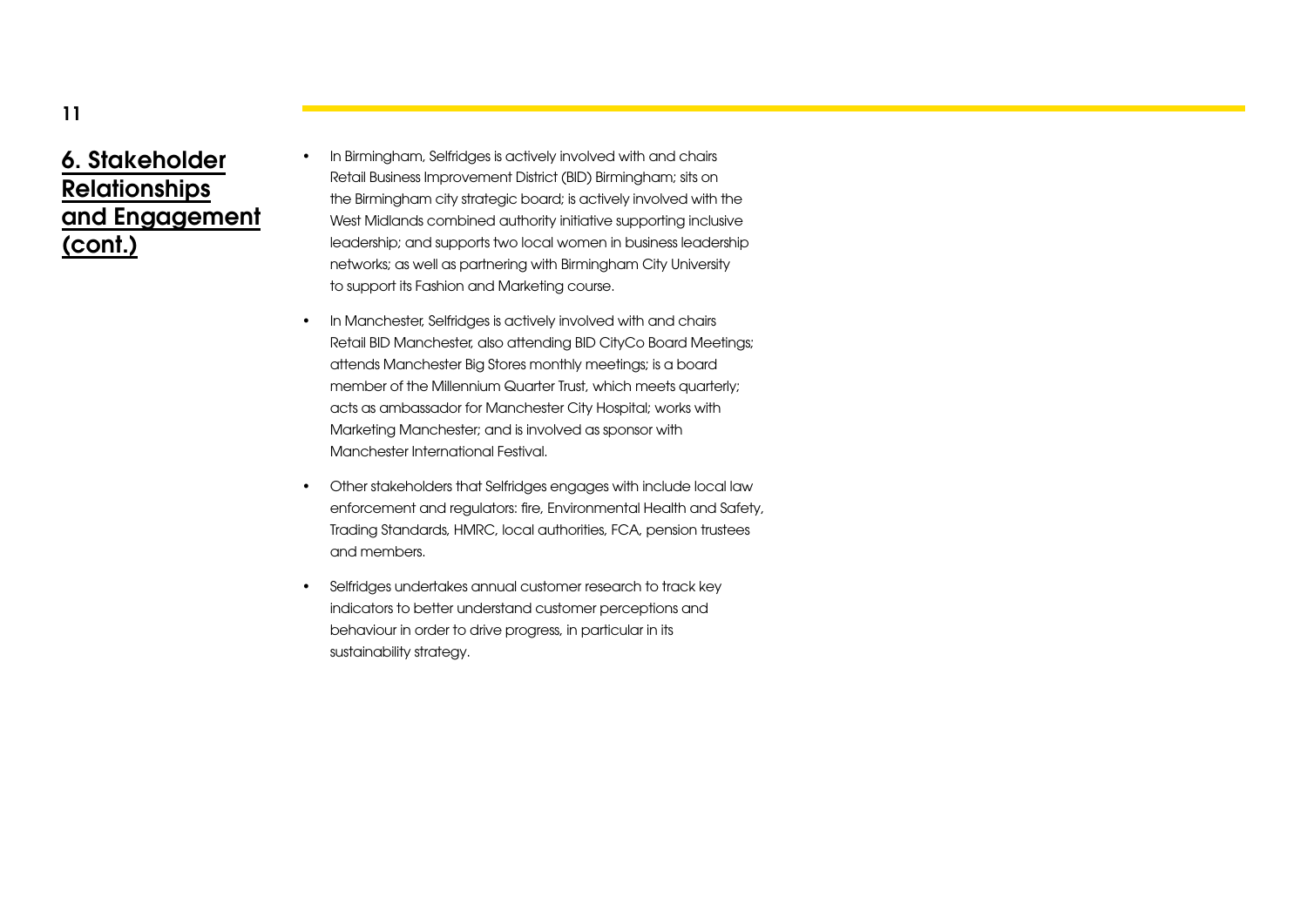**Stakeholder** Engagement **Statement**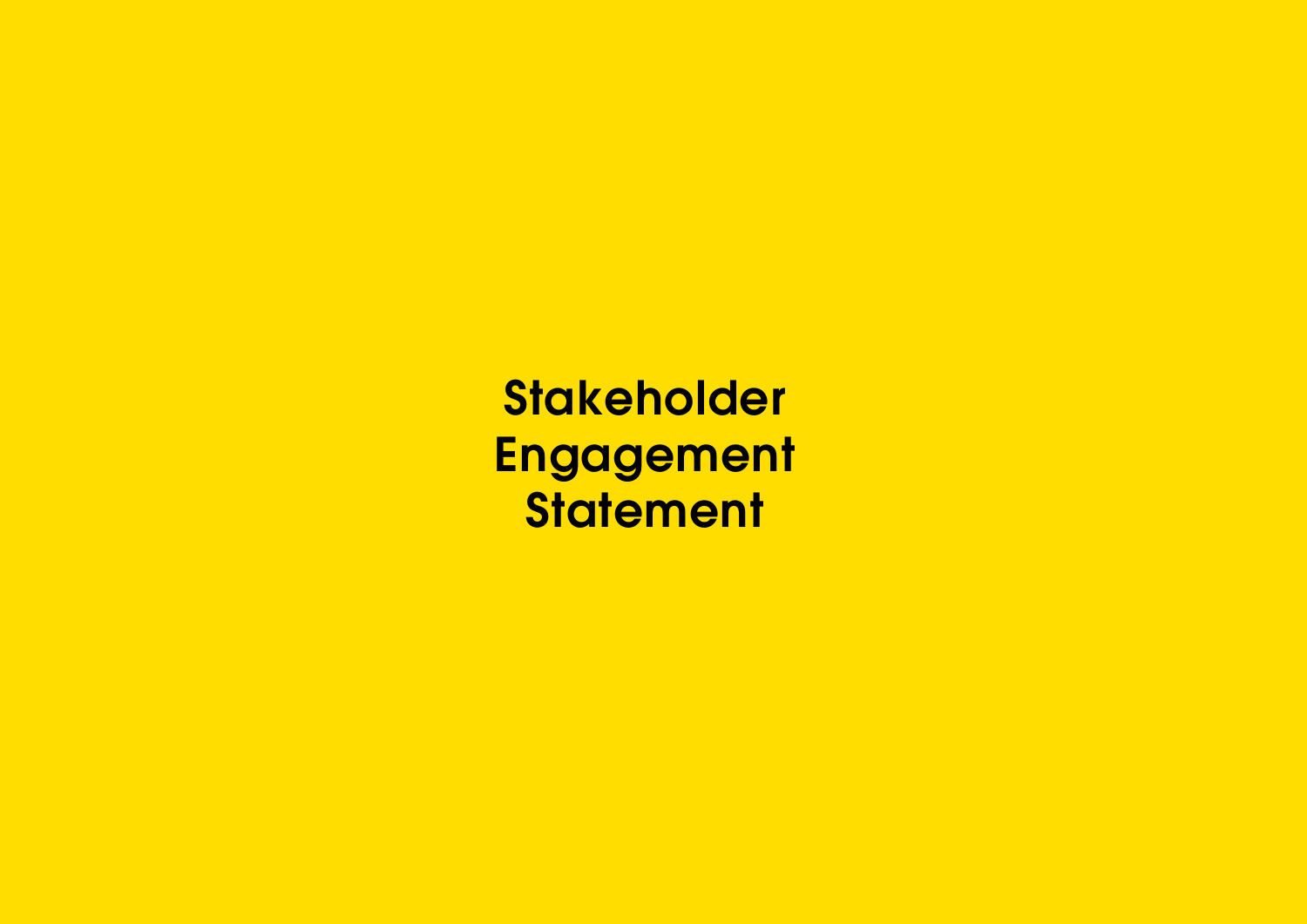#### Engagement of employees

At Selfridges, employees are called team members. The Board of Directors and Executive Committee consider engaging with team members to be vital to the continued success of the Company. An extensive range of team member engagement tools and activities are already in place to enable the Directors to ask for, listen to and respond to the views, questions, concerns, and ideas of team members. In many cases, this will include workers employed by concession partners, suppliers, or agencies, as well as those directly employed.

Current engagement mechanisms include reviewing and implementing actions from the annual Employee Opinion Survey, meeting team members and listening to their ideas through formal and informal meetings, at annual events such as 'Open House', through internal social media such as 'Yammer', pulse surveys and through site visits and floor walks. Selfridges' team members are encouraged to join and create new communities, from Green Warriors, to Values Ambassadors, a Wellbeing community, and Women in STEM (to name but a few). Information is shared with team members via a weekly newsletter, emails, large and small group briefings, face-to-face training sessions or digital updates, as well as through planned communication cascades via line managers. In 2020, with the impact of the Covid-19 pandemic felt throughout the year, there was a focus on digital channels of communication, supporting home-working, team member welfare and wellbeing. Selfridges recruits team members from a diverse array of businesses and backgrounds to ensure that fresh ideas and diversity of thought continues to flow into and through the Company. Selfridges celebrates long service and has an alumni group to maintain contact with those who have left the Company for new ventures. With Selfridges' Diversity Board and a new and evolving strategy for diversity, equity and inclusion, Selfridges is enabling team members, partners and customers to co-create positive change and to imagine and create a sustainable future for our customers in line with our Vision and Purpose.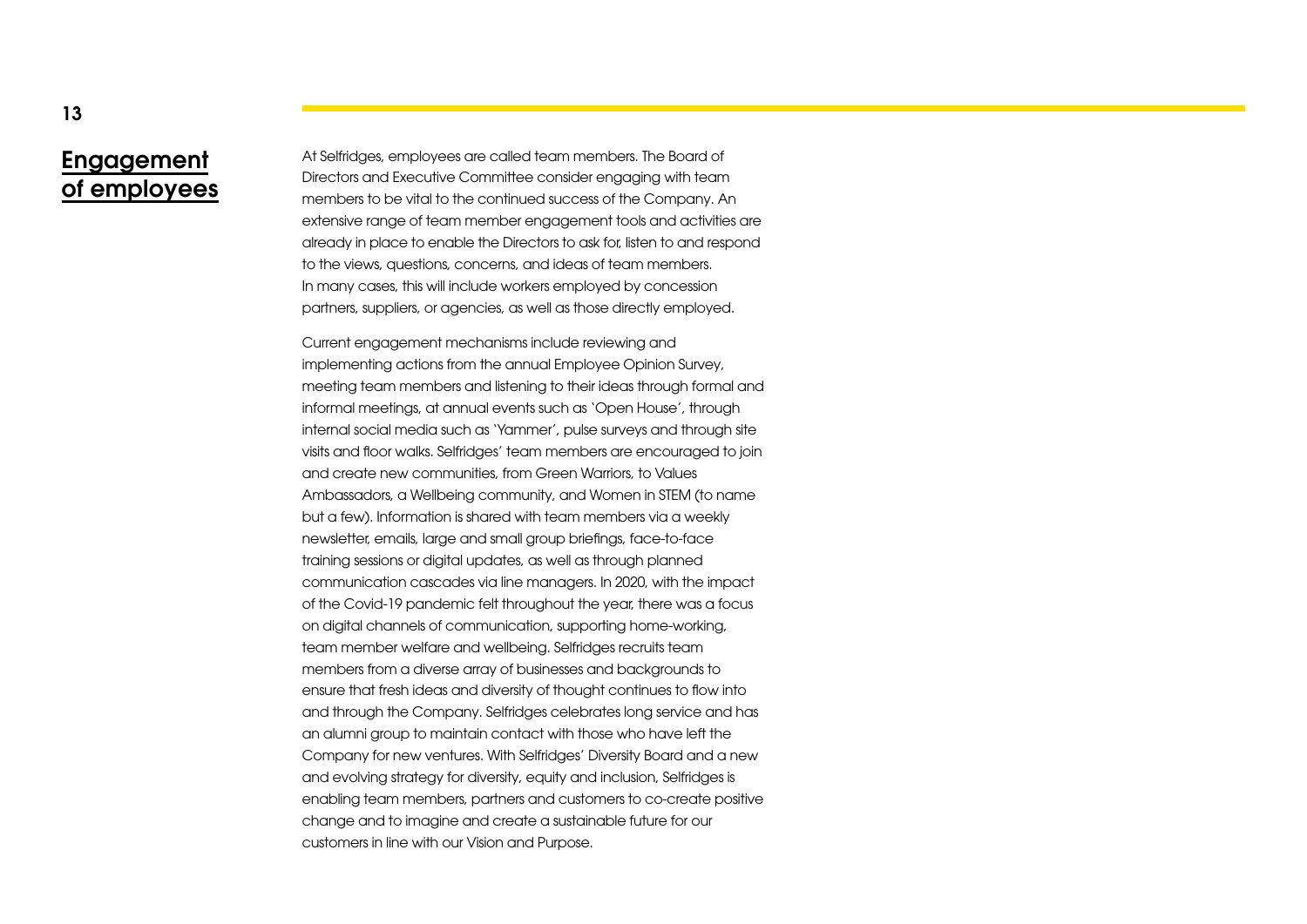#### Engagement with Customers, **Suppliers** and Other **Stakeholders**

The Board of Directors and Executive Committee consider engaging with Selfridges' customers, suppliers and other stakeholders also to be vital to the continued success of the Company. Selfridges has been at the forefront of retail since 1909 and continues to redefine the way customers shop and socialise. In order to do this, Selfridges must listen to what its customers have to say, to think about what its customers want today and will want tomorrow, wherever in the world the customer may be. Customers are asked to provide views, comment, feedback and suggestions through a number of channels: regular customer surveys in person and digitally, NPS feedback following a sale, personal contact and dialogue with Personal Shopping, Customer Relations and others. This feedback is reviewed by senior managers and the Executive Committee and fed into decision making where appropriate. In 2020, with restrictions and store closures, there was a focus on digital and social channel engagement, as well as virtual shipping services and Christmas experiences. Selfridges and its Directors strive to consistently drive innovation, success and amazing customer experiences by listening and responding to the Customer.

Selfridges' suppliers also play a key role in guiding and enabling Selfridges to continue to deliver an amazing customer experience; in person, in stores and digitally, at every step of the supply chain. Suppliers are welcomed to visit sites and attend the annual 'Open House' event at the beginning of the year. Supplier relationship meetings take place regularly and suppliers' ideas and recommendations fed back into decision making. Selfridges has very strong relationships with the partner brands supplying goods for sale and operating as concessions, with regular meetings, frequent collaborations and a product offer which is special, sometimes unique and often has exclusive products on sale in Selfridges.

Directors and other individuals from across Selfridges regularly meet with other key stakeholders: neighbouring businesses, local authorities and councils, landlords, customers and the wider community, national and local charities, social mobility initiatives; also, NGOs particularly on the topic of sustainability, local law enforcement, Trading Standards, HM Revenue & Customers, the Information Commissioner's Office (ICO), the Financial Conduct Authority (FCA) and other regulators, public health authorities and Environmental Health teams, with a focus on Covid-19 cases and measures in 2020. Decision making at all levels of the business can be informed by these dialogues.